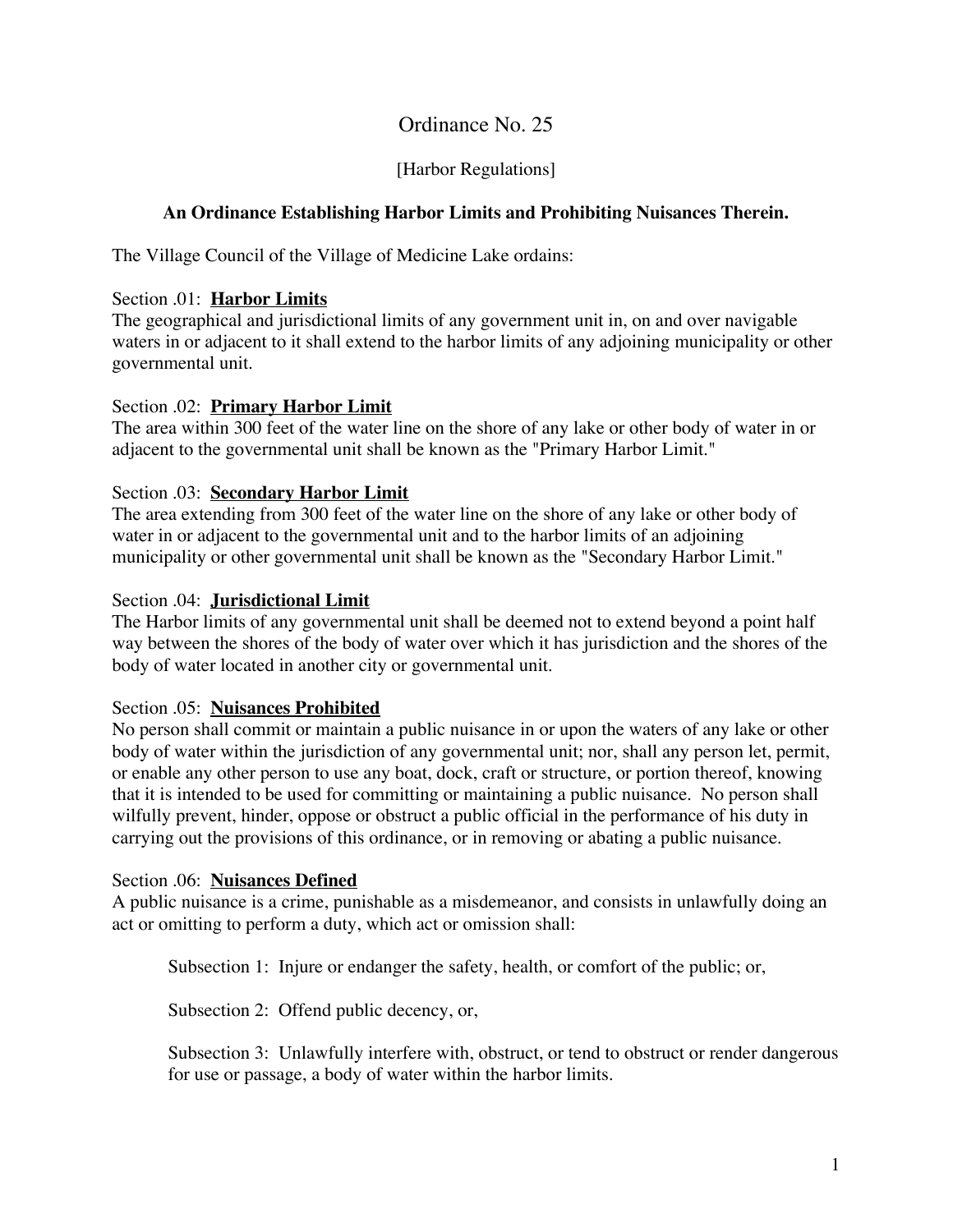#### Section .02: **Specific Public Nuisances Defined**

The term "Public Nuisance" shall be deemed to include the following:

Subsection 1: Anything declared to be a public nuisance by an ordinance of this governmental unit.

Subsection 2: The depositing of refuse, waste or other deleterious, poisonous or injurious substance within the harbor limits.

Subsection 3: The depositing of sewage within the primary harbor limits.

Subsection 4: The erection or maintenance of any dock or structure which interferes with, obstructs, or tends to obstruct or render dangerous for use the waters within the primary harbor limits.

Subsection 5: The failure to operate a boat or vessel in accordance with the provisions of Minnesota Statutes Annotated 361.01 to 361.21, inclusive, and Minnesota Statutes Annotated 361.41 to 361.50, inclusive, which statutes are hereby adopted and incorporated herein, and made a part hereof, as fully as if set forth completely.

Subsection 6: Water skiing or surf boarding within 50 feet of an occupied craft within the harbor limits; and any careless or reckless act on water skis or a surf board within the primary harbor limits.

Subsection 7: The overtaking and/or passing of any craft in a channel or narrow passage by the operator or any motor boat, speed boat, or of any vessel under power, so as to endanger other craft; and all craft shall proceed through all channels and narrow passages of water at safe speeds, otherwise the operator thereof shall be deemed to have committed a public nuisance.

Subsection 8: The failure to equip and maintain lights, and to have such lights lighted when the boat or vessel is operating within the harbor limits at night.

Subsection 9: Obstructing or interfering with passage of a boat or vessel through a channel or narrow water passageway.

Subsection 10: Operating a boat or vessel in a careless or reckless manner in or about a public swimming beach.

Subsection 11: Swimming in a channel, or jumping or diving from a channel bridge.

#### Section .08: **Penalty**

Any person violating any of the provisions of this ordinance shall be guilty of a misdemeanor and shall be punished by a fine of not to exceed one hundred dollars (\$100.00), or by imprisonment for a period not to exceed ninety (90) days.